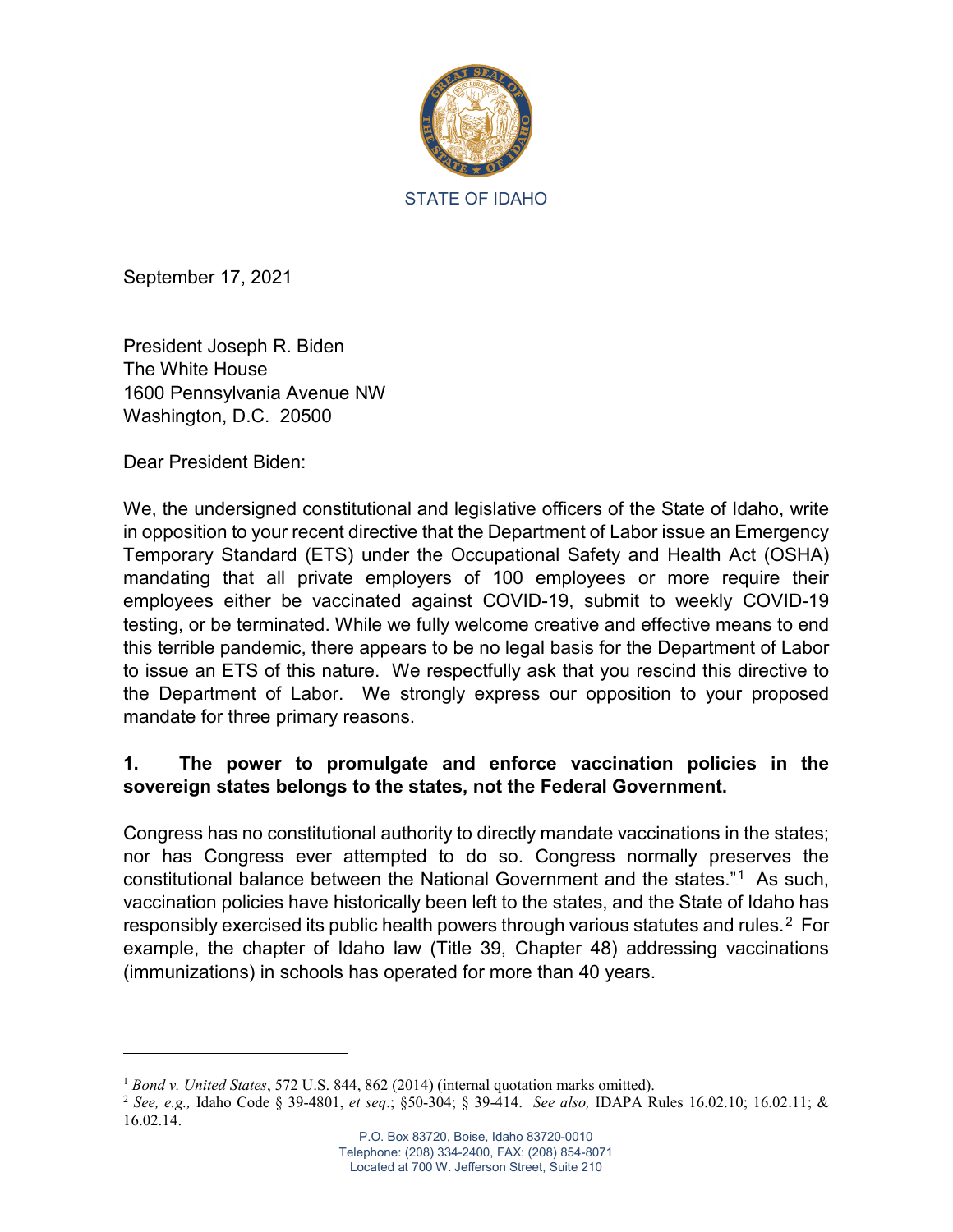President Joseph R. Biden September 17, 2021 Page 2

Included within this chapter are exemptions from vaccinations that have equally existed since the creation of these code sections. $3$ 

Your directive runs the risk of displacing Idaho's legal regimen, causing confusion in the private sector, and improperly invading the province of the State and the sound discretion of Idaho's business leaders. The State of Idaho is already involved in a series of discussions with our business leaders concerning the actions they are employing to address COVID-19 consistent with the State of Idaho's existing vaccine laws. You should withdraw this directive to the Department of Labor and continue the state-directed approach to vaccinations as has been practiced for years.

## **2. The Department of Labor lacks the requisite legal authority to issue the mandate you have directed.**

The COVID-19 virus is not the sort of "substance," "agent," or "hazard[]" that OSHA was intended to cover. OSHA narrowly applies to hazards unique to a workplace, not pandemics or other public health crises that permeate all aspects of daily life and impact the employed and unemployed alike. Congress made this clear in directing OSHA to establish workplace standards with regard to "employment and places of employment."<sup>4</sup> This limitation is confirmed by Congress's findings that OSHA is necessary to address "personal injuries and illnesses arising out of work situations [that] impose a substantial burden upon ... interstate commerce."<sup>5</sup> Congress expressly intended to encourage "employers and employees in their efforts to reduce the number of *occupational safety and health hazards* at their places of employment."<sup>6</sup> It seems readily apparent that use of the Department of Labor to issue an ETS mandating the COVID-19 vaccine across all industries, employers, and job types is a clear overreach of executive authority.

Generally, when Congress asks an agency to exercise its powers, Congress speaks clearly. Here, Congress has not issued any clear directive to the Department of Labor to extend OSHA beyond its Congressional mandate to address occupational safety and health hazards. The order to the Department of Labor should be rescinded as it is inconsistent with Congress's intent and delegation of authority. Additionally, if the executive branch or the Department of Labor can identify some clear congressional directive to this effect, the implementation of such a broad sweeping mandate of

l

<sup>3</sup> Idaho Code § 39-4802. 4 29 U.S.C. § 652(8).

<sup>5</sup> 29 U.S.C. § 651(a).

<sup>6</sup> 29 U.S.C. § 651(b)(1).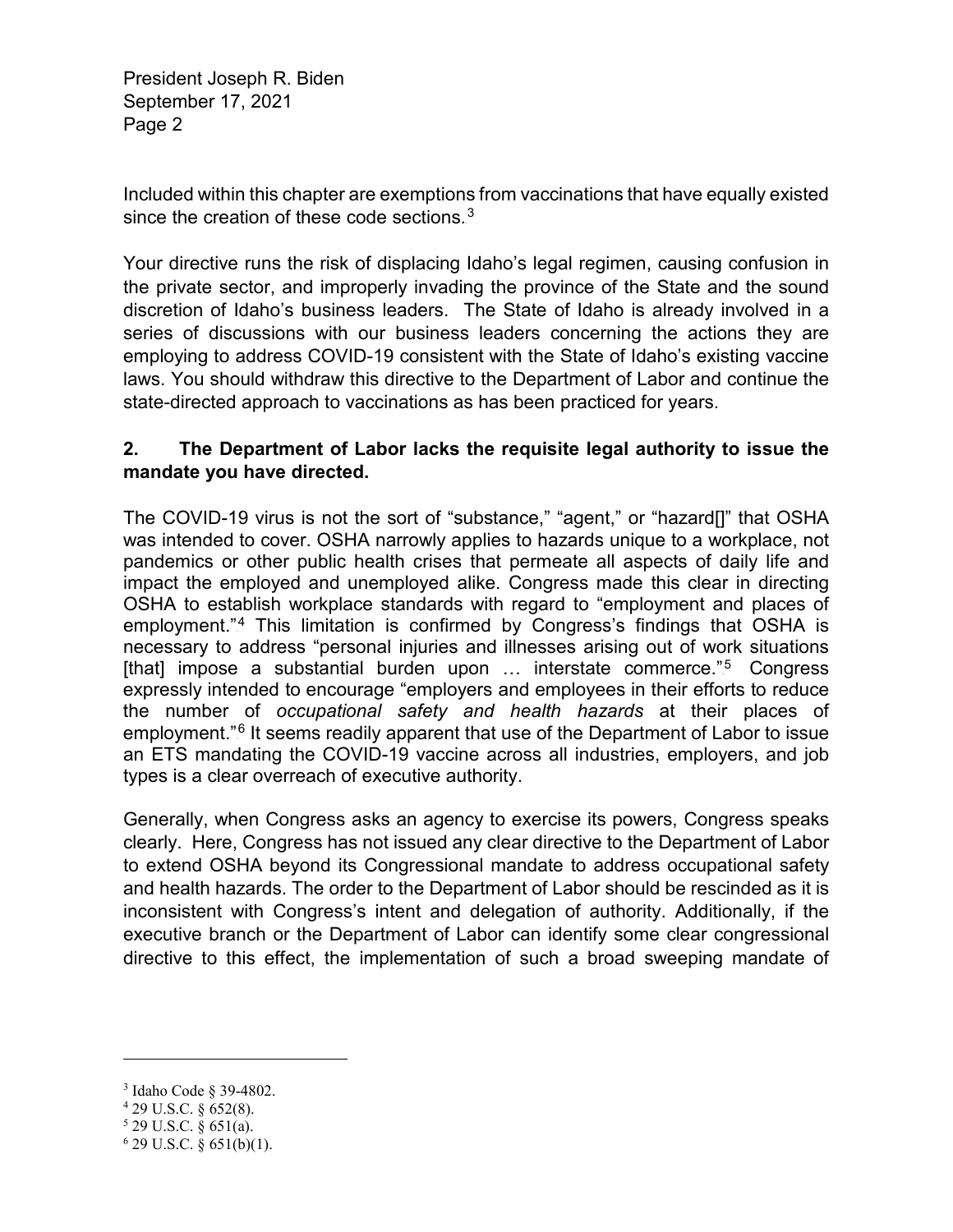President Joseph R. Biden September 17, 2021 Page 3

general applicability likely violates the non-delegation doctrine, which prohibits Congress from delegating its lawmaking function to the executive branch.<sup>7</sup>

## **3. Cooperative federalism requires the Department of Labor not to issue the ETS you have directed.**

As we have set forth above, there are significant legal issues raised by your directive to the Department of Labor. We understand the significance of the COVID-19 pandemic, but we, as the leaders of the State of Idaho – in direct consultation with our constituents – are in the best position to determine the appropriate response within the borders of our state, not the federal government. One size fits all federal solutions are unproductive and do not appropriately balance the specific interests and needs of states or the businesses operating within our states.

If you choose to continue to move forward in this direction, the State of Idaho will have no choice but to take the necessary legal actions to uphold its sovereignty, check the overreach of power by federal bureaucracy, and uphold the system of checks and balances our Constitution guarantees.

Sincerely,

BRAD LITTLE Governor

CHUCK WINDER President Pro Tempore

Scott

SCOTT BEDKE Speaker of the House

LAWRENCE WASDEN Attorney General

l

 $<sup>7</sup>$  The constitutional-doubt canon bolsters this conclusion because it requires that a statute be construed as fairly as</sup> possible to avoid a conclusion it is unconstitutional or that there are grave doubts as to its constitutionality.7 *United States v. Jin Fuey Moy*, 241 U.S. 394, 401 (1916).